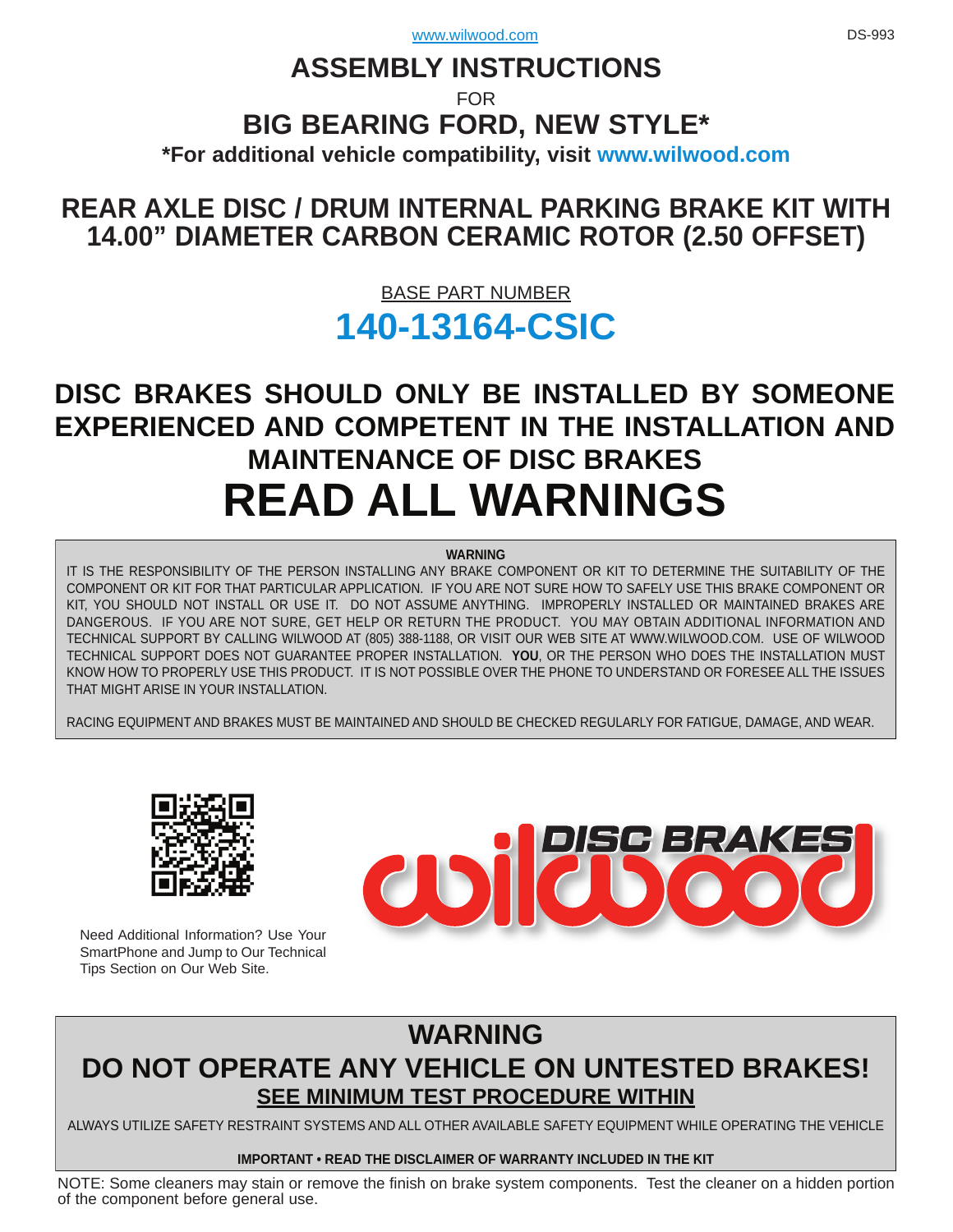**Before any tear-down or disassembly begins, review the following information:**

- **Review the wheel clearance diagram (Figure 2, page 3) to verify that there is adequate clearance with the wheels you will be using with the installation.**
- **[This brake kit is not supplied with hydraulic lines or fittings and may require the purchase of additional lines](www.wilwood.com) or fittings to complete the installation. Wilwood offers an extensive listing of brake lines and fittings on our web site: www.wilwood.com.**
- **This brake kit is not supplied with parking brake cables hardware or adapters. Please see the note in the assembly instructions for vendor recommendations to purchase these parts.**
- **Due to OEM production differences and other variations from vehicle to vehicle, the fastener hardware and other components in this kit may not be suitable for a specific application or vehicle.**
- **It is the responsibility of the purchaser and installer of this kit to verify suitability / fitment of all components and ensure all fasteners and hardware achieve complete and proper engagement. Improper or inadequate engagement can lead to component failure.**

## **Photographic Tip**

**Important** and highly recommended: Take photos of brake system before disassembly and during the disassembly process. In the [event, trouble-shooting photos can be life savers. Many vehicles have undocumented variations, photos will make it much simpler for](www.wilwood.com) Wilwood to assist you if you have a problem.



**[Figure 1. Typical Installation Configuration](www.wilwood.com)**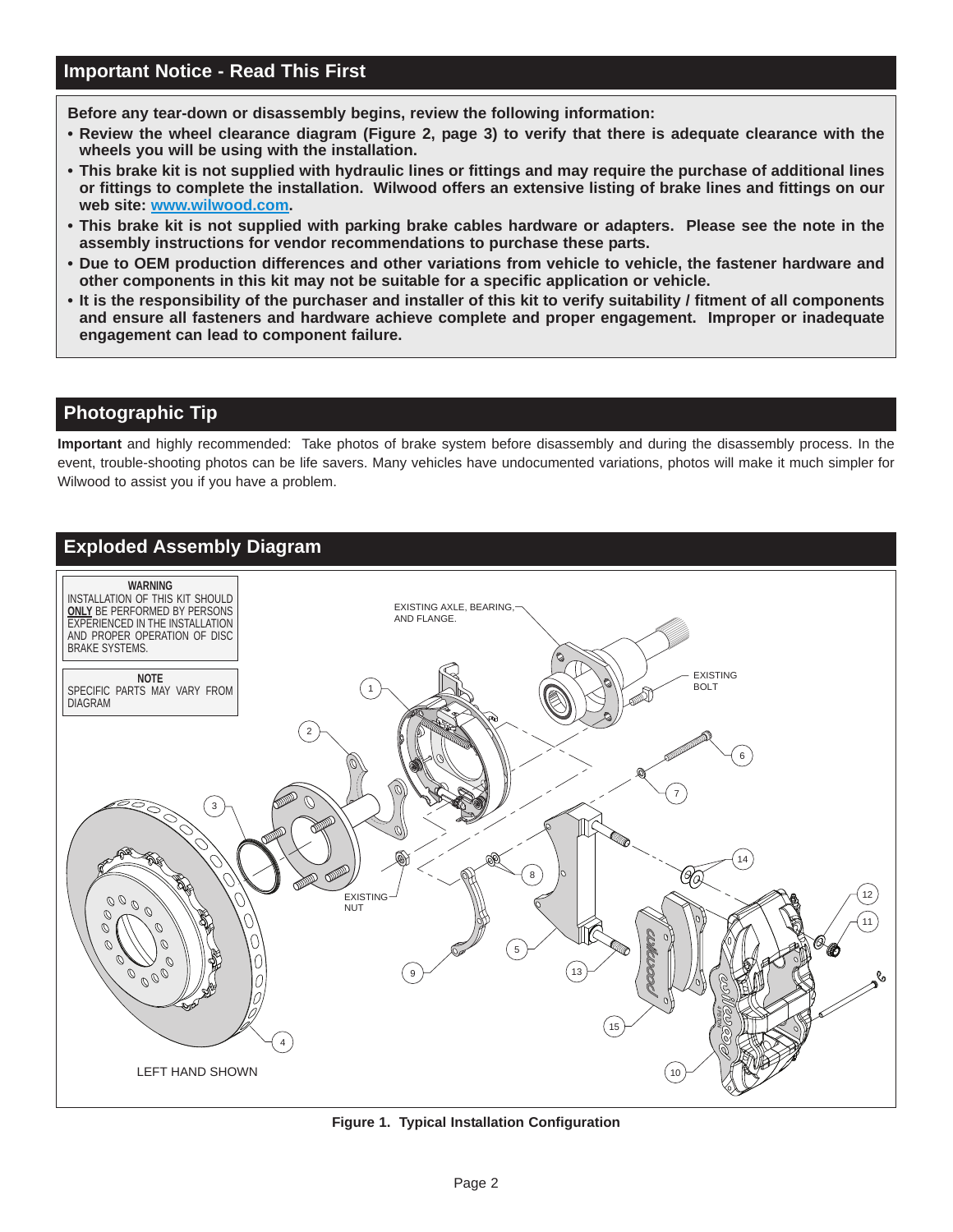### **Parts List**

| <b>ITEM NO.</b> | PART NO.     | <b>DESCRIPTION</b>                                                                  | QTY                                                       |  |
|-----------------|--------------|-------------------------------------------------------------------------------------|-----------------------------------------------------------|--|
|                 | 249-7463/64  | Bracket Kit (pair, one each, left and right)                                        |                                                           |  |
| 2               | 250-11223    | Retainer, Bearing                                                                   |                                                           |  |
| 3               | 300-11337    | Adapter, Rotor Registration                                                         |                                                           |  |
| 4               | 160-13176    | Hat/Rotor Assembly, Carbon Metallic, 1.10" Thk x 14.00" Dia, 12 x 8.75" Bolt Circle |                                                           |  |
| 5               | 249-10955/56 |                                                                                     |                                                           |  |
| 6               | 230-13565    | Bolt, 5/16-24 x 1.75 Long, SHCS                                                     | 6                                                         |  |
|                 | 240-10191    | Washer, .328 I.D. x .562 O.D. x .063 Thick                                          | 18                                                        |  |
| 8               | 240-9609     | Shim. .015 Thick                                                                    | 12                                                        |  |
| 9               | 300-9503     | Spacer, Caliper Bracket, .482 Long                                                  | 2                                                         |  |
| 10              | 120-13338-BK | Caliper, Aerolite 4R                                                                |                                                           |  |
| 10A             | 120-13338-RD | Caliper, Aerolite 4R, Red                                                           |                                                           |  |
| 10B             | 120-13338-N  | Caliper, Aerolite 4R, Quick-Silver                                                  |                                                           |  |
| 11              | 230-9182     | Nut, 7/16-20 Self-Locking, 12 Point                                                 | 4                                                         |  |
| 12              | 240-11101    | Washer, .453 I.D. x .750 O.D. x.063 Thick                                           | 4                                                         |  |
| 13              | 230-9080     | Stud, 7/16-14 x 7/16-20 x 3.375 Long (pre installed in bracket)                     |                                                           |  |
| 14              | 240-1848     | Shim, .030 Thick                                                                    | 16                                                        |  |
| 15              | 150-15193K   | Pad, PCM Compound, Axle Set                                                         |                                                           |  |
|                 |              |                                                                                     | Bracket Caliper Mounting (pair, one each, right and left) |  |

#### NOTES:

P/N 160-13176 Rotor Assembly, includes P/N's 160-12441, 170-13354 and 230-12759

P/N 250-11223 is included with the bracket kit assembly 249-7463/64

[P/N 249-10957L/R Caliper Mounting Bracket Kit, includes P/N's 230-9182, 230-9080, 240-1848, 240-11101 and 249-10955/56](www.wilwood.com) P/N 300-9738 Spacer Kit, includes part numbers 230-13565, 240-10191, 240-9609 and 300-9503

Item 10A is an optional item and included with the (R) red caliper kits. Add "-R" to end of part number when ordering.

Item 10B is an optional item and included with the (N) quick-silver caliper kits. Add "-N" to end of part number when ordering.

## **General Information**

*Installation of this kit should ONLY be performed by persons experienced in the installation and proper operation of disc brake systems.* Before assembling the Wilwood disc brake kit, double check the following items to ensure a trouble-free installation.

•Inspect the package contents against the parts list to ensure that all components and hardware are included.

[•Make sure this is the correct kit to fit the axle housing flange, not necessarily the rear](www.wilwood.com) end make. Many times after market manufacturers put a different make of axle housing flange on the stock rear end housing (see Figure 6). Example; Big Ford rear ends with Olds-Pontiac flanges, therefore, an Olds-Pontiac rear disc brake kit would be the correct kit to order. Also, shock clearance may be a problem. They may have to be modified and/or relocated to clear the Wilwood kit after final assembly.

•Verify your wheel clearance using Figure 2.

#### •**Verify The Following Measurements Before Assembly.**

- Axle bearing diameter.
- Axle housing flange mounting pattern to pattern in bracket.
- Stud pattern on axle flange to stud pattern in hat.
- Axle center register diameter is 2.80", Figure 3. This kit uses Wilwood's removable center register adapters. Rotors can either be centered on the axle register, i.e. *register-centric* or centered on the wheel studs, i.e. *stud-centric.* Due to variations in wheel stud final diameters, *register-centric* centering can be a more accurate method of centering the rotor to the axle. Wilwood offers various diameter adapters for purchase in addition to the ones supplied in this kit, see Table 1.
- Dimension from wheel side of axle flange to wheel side of axle housing flange (see Figure 6, lower right hand corner). This dimension is critical to ensure proper alignment of the rotor to the caliper, and should match offset given in the kit description.



**Figure 2. Wheel Clearance Diagram**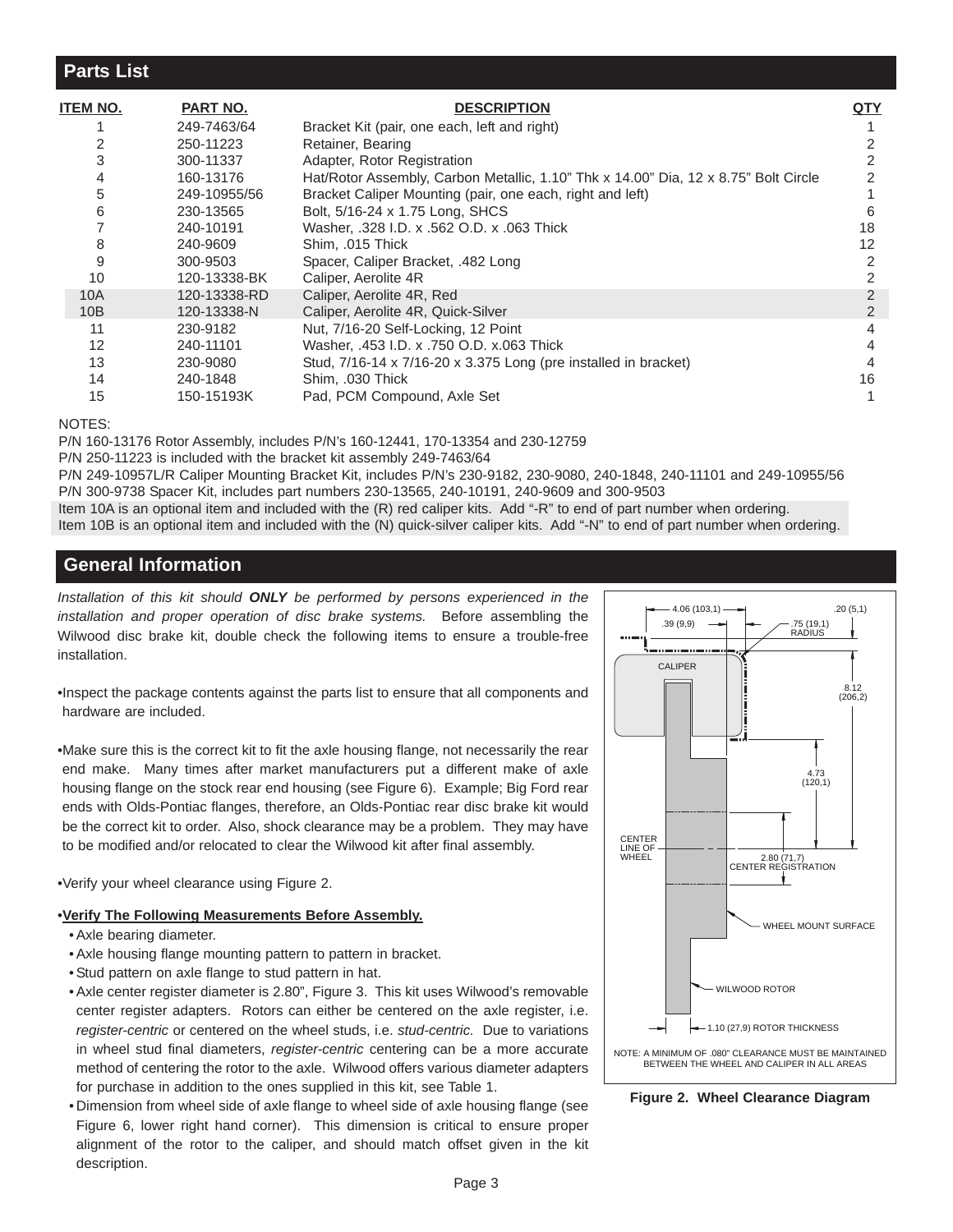## **General Information (Continued), and Disassembly Instructions**

- The Wilwood hat utilized in this kit is drilled for 1/2" diameter wheel studs. *NOTE: Some OEM axles have 7/16" (0.44") wheel axle studs.* It is recommended that you upgrade to 1/2" studs. Dependent on the type of axle, this may be a simple stud change, or may require the services of a machine shop to perform.
- Maximum axle flange diameter must be no larger than 6.61" w/.050" x 45° chamfer, Figure 3.

#### **Disassembly Instructions**:

•Disassemble the original equipment rear brakes: Raise the rear wheels off the ground and support the rear suspension according to the vehicle manufacturer's instructions.

Remove the rear wheels and disassemble the drum brake assembly down to the bare axle.

#### **Remove the stock bearing retainers from the axles.**

- Remove any nicks or burrs on the axle housing flange, as well as the axle flange, that may interfere with the installation of the new brake components.
- Clean and de-grease the axle and axle housing flange.

## **Assembly Instructions**

#### **IMPORTANT:**

- **To ensure maximum performance from your parking brake system, the cables must be routed as straight as possible. Bends in the cable can significantly reduce efficiency and thus reduce pull force at the brake. Tight bends must be avoided with a minimum recommended bend radius of 6" to 8".**
- **[Cables should be properly restrained to prevent "straightening" of bends when tension is applied. Restrain](www.wilwood.com)  movement of cable by affixing the cable sheath to body or chassis by fitting cable clamps at various points over the length of cable or by using original equipment cable attachments points. The clamping method chosen will require that cable sheath be held tightly without movement, crushing or causing interference to the internal cable.**
- **Cables must be initially pre-stretched by multiple applications of the brake handle, then re-adjusted to correct tension.**

**Assembly Instructions** (numbers in parenthesis refer to the parts list, and Figure 1 on the preceding pages): *CAUTION: All mounting bolts must fully engage threaded holes.*

•Orient the bracket assembly (1) as shown in Figure 1 and Photo 1 and slide it onto the axle. Insert the axle and bracket into the axle housing. Ensure that the bracket assembly backing plate fits flush against the axle housing flange.

•Install the bearing retainer (2) with the opening pointing upward and the lip facing inward (toward the bearing), as shown in Figures 1 and 4, and Photo 2. Secure retainer and bracket assembly to the axle housing flange using the Original Equipment Manufacturer (OEM) bolts and nuts, Figure 1. Apply red *Loctite*® 271 to the OEM bolt threads and torque to OEM specifications.



**PART NO. REGISTER I.D. NOTE** 3.06" 2.86" ROTOR CENTER HOLE I.D. OPTIONAL

This kit includes a 3.06" center I.D. hat or rotor assembly and a 2.80" hub register adapter ring to accommodate the installation of this kit on axles of either dimension. For axles with different center register diameters, please

consult the table below for optional adapter ring sizes.

 $\mathbf{I}$ 

| .               | ………………… | .                              |
|-----------------|---------|--------------------------------|
| NO ADAPTER USED | 3.06"   | ROTOR CENTER HOLE I.D.         |
| 300-11732       | 2.86"   | <b>OPTIONAL</b>                |
| 300-11962       | 2.84"   | <b>OPTIONAL</b>                |
| 300-11338       | 2.82"   | <b>OPTIONAL</b>                |
| 300-11337       | 2.80"   | SUPPLIED WITH KIT              |
| 300-11532       | 2.78"   | <b>OPTIONAL</b>                |
| 300-11803       | 2.52"   | OPTIONAL                       |
| 300-11901       | 2.50"   | <b>OPTIONAL</b>                |
| 300-11653       | 2.18"   | OPTIONAL                       |
| 300-11339       | 2.00"   | OPTIONAL (Machine to fit I.D.) |

**Table 1. Center Register Adapters**



**Maximum Dimension**

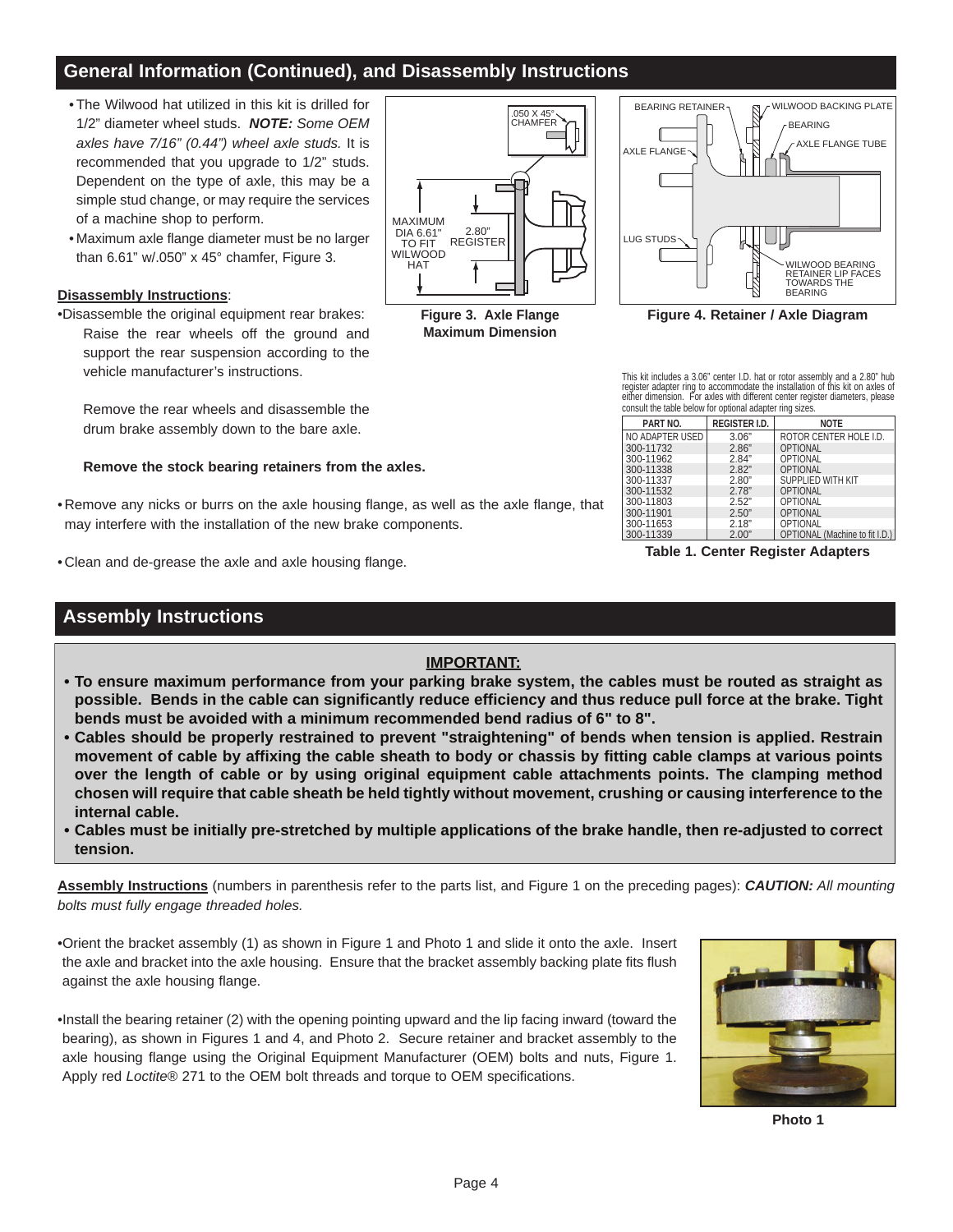### **Assembly Instructions (Continued)**

• The hat/rotor assembly (4) has been pre-assembled at the factory using red *Loctite*® 271 on the mounting bolts and torqued to specification For an added measure of security, the bolts may be safety wired using standard 0.032 inch diameter stainless steel safety wire as shown in Figure 5. Please refer to Wilwood's data sheet DS-386 (available at www.wilwood.com/Pdf/DataSheets/ds386.pdf) for complete safety wire installation instructions.

•Slide the rotor registration adapter (3) onto the axle flange with the smaller O.D. facing toward the rotor/hat, Photo 3.

•Align the correct hole pattern in the rotor/hat with the stud pattern on the axle flange and slide into place, Figure 1 and Photo 4. *NOTE: The rotor/hat must fit flush against the axle flange or excessive rotor run out may result.* Install three lug nuts (finger tight) to keep the rotor/hat assembly in place while continuing with the installation. *NOTE: Some OEM and after market axles come with stud sizes larger than 0.50" diameter. Verify stud size and have a qualified machine shop drill the bolt circle of the hat/rotor to the correct stud size, if necessary.*

- •*NOTE: Please reference the caution statement at the beginning of the assembly instructions.* The caliper mounting bracket (5) should be installed first with clean, dry threads on the mounting bolts. Install the caliper bracket to the bracket kit assembly (1) using bolts (6), washers (7), and spacer (9), as shown in Figure 1. Initially place two .015" thick shims (8) on each bolt between spacer and the caliper bracket. Temporarily tighten the mounting bolts. *NOTE: The bracket must tighten squarely against the back side of the bracket kit assembly.* Inspect for interference from casting irregularities, machining ridges, burrs, etc. Later, after the caliper alignment has been checked, the mount bolts will be secured using red *Loctite*® 271.
- •Lubricate the caliper mounting studs (13) with lightweight oil. Initially place two .030" thick shims (14) on each stud between the caliper and the bracket, as shown in Figure 1 and Photo 5. Mount the caliper (10) onto the bracket (5) using lock nuts (11) and washers (12), Figure 1. Temporarily tighten the lock nuts. View the rotor through the top opening of the caliper. The rotor should be centered in the caliper, Photo 6. If not, adjust by adding or subtracting shims (8) between the bracket and the spacer. Always use the same amount of shims on each of the three mounting bolts. *NOTE: The ends of the mounting bolts must fully engage, but not exceed, the inside face of the clinch nuts in the backing plate.* If needed, add or substract spare shims (8) and/or washers (7) under the bracket bolt heads to achieve proper clinch nut engagement. Once the caliper alignment and clinch nut engagement are correct, remove the bracket mounting bolts one at a time, apply red *Loctite*® 271 to the threads, and torque to 180 **in-lbs**.
- Remove the two pad retaining pins from the caliper by carefully popping out the pin retaining clips and sliding out the pins. Insert the brake pads (15) into the caliper from the bottom, Figure 1





**Photo 2**

**Figure 5. Safety Wire Diagram**



**Photo 3**



**Photo 4**





**Photo 5**

**Photo 6**



**Photo 7 Photo 8**

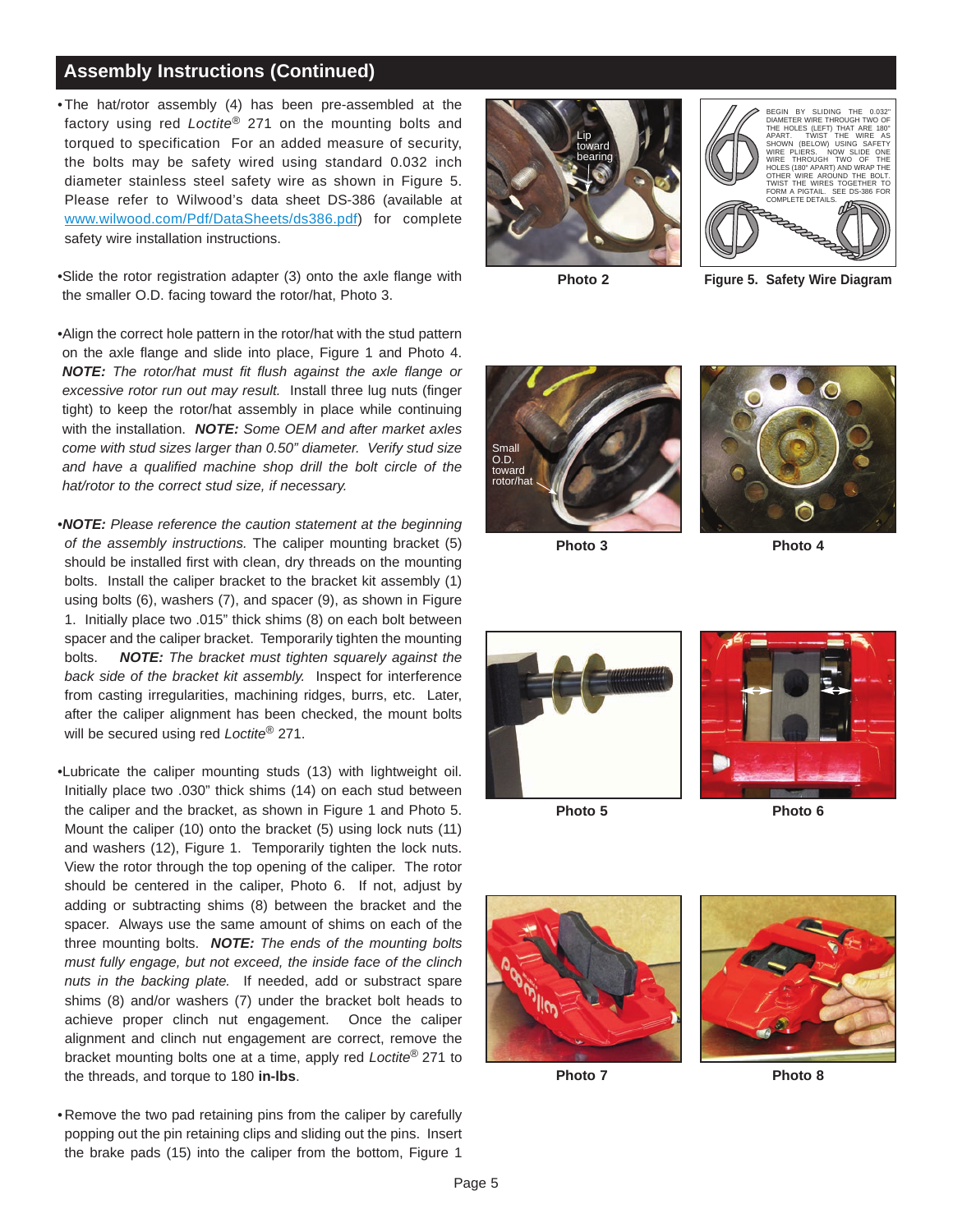## **Assembly Instructions (Continued)**

and Photo 7, with the friction material facing the rotor and secure the brake pads in place with the pad retaining pins and clips, Photo 8. Reinstall the caliper onto the caliper mounting bracket and temporarily tighten the lock nuts. Check that the top of the brake pad is flush with the outside diameter of the rotor, Photo 9. If not, adjust by adding or subtracting shims (14) between the caliper and the bracket. After the caliper pad height is set, torque the caliper lock nuts (11) to 47 ft-lb.

•Temporarily install wheel and torque lug nuts to manufacturer's specification. Ensure that the wheel rotates freely without any interference.

•*NOTE: Clevis and cable kits which attach to the parking brake assembly are not included in the Wilwood parking brake kit.* Wilwood offers a generic style parking brake cable kit, P/N 330-9371 for this application which can be ordered separately from your local Wilwood dealer or by calling Wilwood customer service at (805) 388-1188.



**Photo 9**

•Before final installation of the wheel, install three lug nuts, remove the rubber grommet in the bracket kit assembly (1) and adjust the parking brake shoes outward (using a drum shoe adjustment tool available at your local auto parts store) while spinning the rotor/hat (4) until a slight drag is felt against the hat/drum. Replace the rubber grommet when finished.

•*NOTE: OEM rubber brake hoses generally cannot be adapted to Wilwood calipers. The caliper inlet fitting is a 1/8-27 NPT.* The preferred method is to use steel adapter fittings at the caliper, either straight, 45 or 90 degree and enough steel braided line to allow for full suspension travel. **Carefully route hoses to prevent contact with moving suspension, brake or wheel components.** *NOTE: Wilwood hose kits are designed for use in many different vehicle applications and it is the installer's responsibility to properly route and ensure adequate clearance and retention for brake hose components.* Wilwood offers universal brake flex line hose kits, order P/N 220- 7056 for the 14 inch length, P/N 220-7699 for the 16 inch length, or P/N 220-8307 for the 18 inch length. Hose kits include hoses, fitting, etc., all in one package for this application.

•*NOTE: Specified brake hose kits may not work with all Years, Makes and Models of vehicle that this brake kit is applicable to, due to possible OEM manufacturing changes during a production vehicle's life.* It is the installer's responsibility to ensure that all fittings and hoses are the correct size and length, to ensure proper sealing and that they will not be subject to crimping, strain and abrasion from vibration or interference with suspension components, brake rotor or wheel.

[•In absence of specific instructions for brake line routing, the installer must use his best professional judgment on correct routing and](www.wilwood.com) retention of lines to ensure safe operation. Test vehicle brake system per the 'minimum test' procedure stated within this document before driving. After road testing, inspect for leaks and interference. Initially after install and testing, perform frequent checks of the vehicle brake system and lines before driving, to confirm that there is no undue wear or interference not apparent from the initial test. Afterwards, perform periodic inspections for function, leaks and wear in a interval relative to the usage of vehicle.

• Bleed the brake system, referring to the additional information and recommendations on page 8 for proper bleeding instructions. Check system for leaks after bleeding.

• Install the wheel and torque to manufacturer's specifications.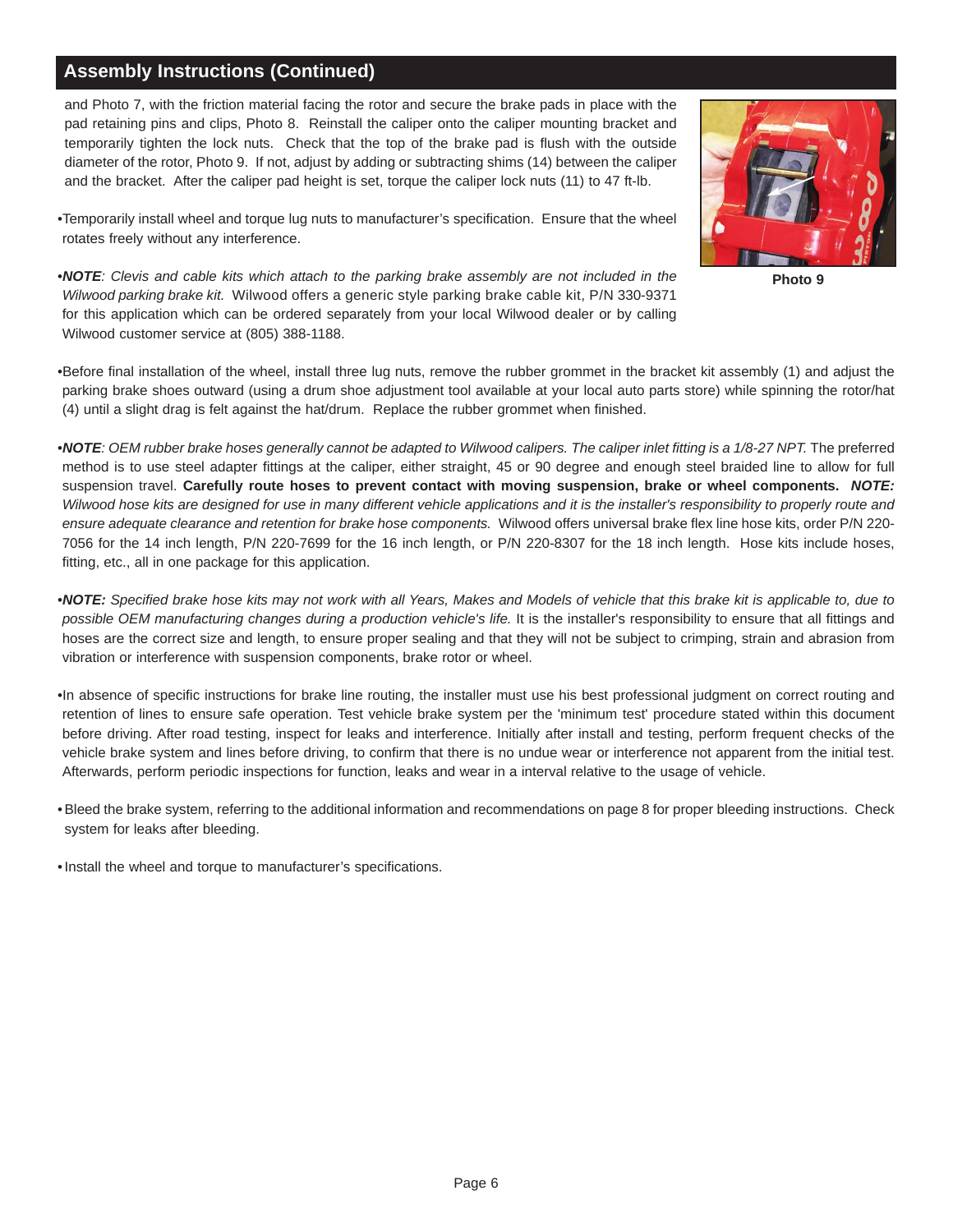## **Assembly Instructions (Continued)**



**[Figure 6. Rear Housing Flange Chart and Axle Flange / Offset Cross-Section](www.wilwood.com)**

## **Balancing the Brake Bias on 4 Wheel Disc Vehicles**

#### •**OE Style or Single Mount Race Pedal with Tandem Outlet Master Cylinder:**

[Front to rear caliper piston sizes, rotor diameters, and pad compounds must be initially configured to provide the correct range of vehicle](www.wilwood.com) bias when using a single bore / tandem outlet master cylinder. If excessive rear brake bias is experienced, an in-line adjustable proportioning valve can be used to decrease the rear line pressure to help bring the vehicle into balance. If excessive front brake bias is experienced, first consideration should be given to increasing the rear brake bias to bring the vehicle into overall balance.

#### •**Race Pedal with Dual Master Cylinders and Balance Bar:**

Master cylinders must be sized to match the calipers and allow the pedal balance bar to operate near the center of its travel. If it is not possible to fine tune the bias within the adjustable range of the balance bar, then consideration must be given to changing a master cylinder bore size or some other aspect of the brake system to bring the car into balance. Larger bore master cylinders will generate less pressure while decreasing pedal travel. Smaller bores master cylinders will generate higher line pressures with an increase in pedal travel.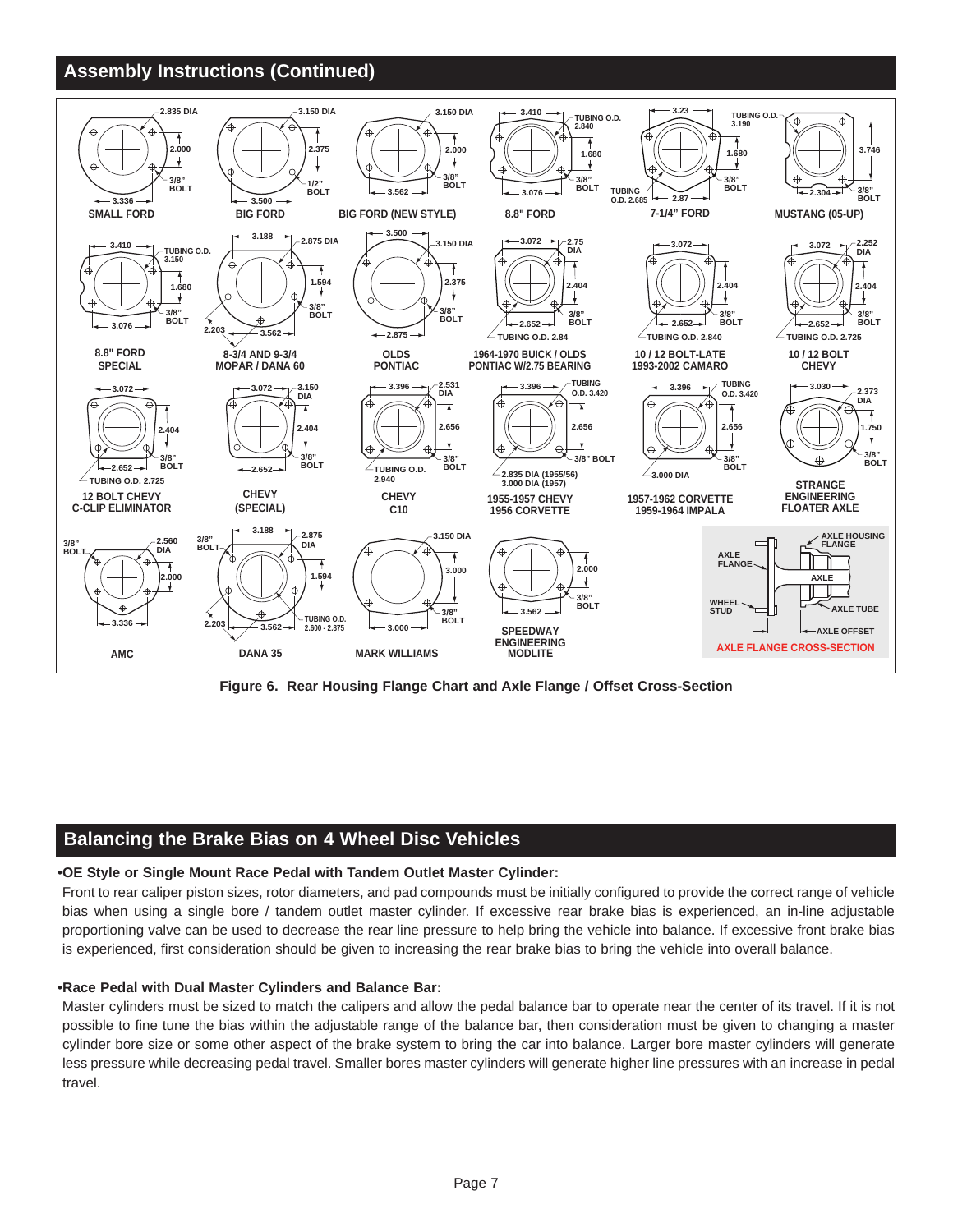## **Additional Information and Recommendations**

•Fill and bleed the new system with Wilwood Hi-Temp° 570 grade fluid or higher. For severe braking or sustained high heat operation, use Wilwood EXP 600 Plus Racing Brake Fluid. Used fluid must be completely flushed from the system to prevent contamination. *NOTE: Silicone DOT 5 brake fluid is NOT recommended for racing or performance driving*.

•To properly bleed the brake system, begin with the caliper farthest from the master cylinder. Bleed the outboard bleed screw first, then the inboard. Repeat the procedure until all calipers in the system are bled, ending with the caliper closest to the master cylinder. *NOTE: When using a new master cylinder, it is important to bench bleed the master cylinder first.*

[•If the master cylinder is mounted lower than the disc brake calipers, some fluid flowback to the master cylinder reservoir may occur,](www.wilwood.com) creating a vacuum effect that retracts the caliper pistons into the housing. This will cause the pedal to go to the floor on the first stroke until it has "pumped up" and moved all the pistons out against the pad again. A Wilwood in-line two pound residual pressure valve, installed near the master cylinder will stop the fluid flowback and keep the pedal firm and responsive.

•Test the brake pedal. It should be firm, not spongy and stop at least 1 inch from the floor under heavy load. If the brake pedal is spongy, bleed the system again.

If the brake pedal is initially firm, but then sinks to the floor, check the system for fluid leaks. Correct the leaks (if applicable) and then bleed the system again.

If the brake pedal goes to the floor and continued bleeding of the system does not correct the problem, a master cylinder with increased capacity (larger bore diameter) will be required. Wilwood offers various lightweight master cylinders with large fluid displacement capacities.

•*NOTE: With the installation of after market disc brakes, the wheel track may change depending on the application.* Check your wheel offset before final assembly.

•On some models of disc brake spindles there are "ears" where the OEM calipers were mounted and these "ears" interfere with the assembly of the Wilwood disc brake kit. If it becomes necessary to remove these "ears", remove as little as possible being careful not to cut away any of the mounting holes that may be required to bolt on the caliper mounting bracket.

•If after following the instructions, you still have difficulty in assembling or bleeding your Wilwood disc brakes, consult your local chassis builder, or retailer where the kit was purchased for further assistance.

### **Brake Testing**

## **WARNING • DO NOT DRIVE ON UNTESTED BRAKES BRAKES MUST BE TESTED AFTER INSTALLATION OR MAINTENANCE MINIMUM TEST PROCEDURE**

- Make sure pedal is firm: Hold firm pressure on pedal for several minutes, it should remain in position without sinking. If pedal sinks toward floor, check system for fluid leaks. DO NOT drive vehicle if pedal does not stay firm or can be pushed to the floor with normal pressure.
- [At very low speed \(2-5 mph\) apply brakes hard several times while turning steering from full left to full right, repeat](www.wilwood.com)  several times. Remove the wheels and check that components are not touching, rubbing, or leaking.
- Carefully examine all brake components, brake lines, and fittings for leaks and interference.
- Make sure there is no interference with wheels or suspension components.
- Drive vehicle at low speed (15-20 mph) making moderate and hard stops. Brakes should feel normal and positive. Again check for leaks and interference.
- Always test vehicle in a safe place where there is no danger to (or from) other people or vehicles.
- Always wear seat belts and make use of all safety equipment.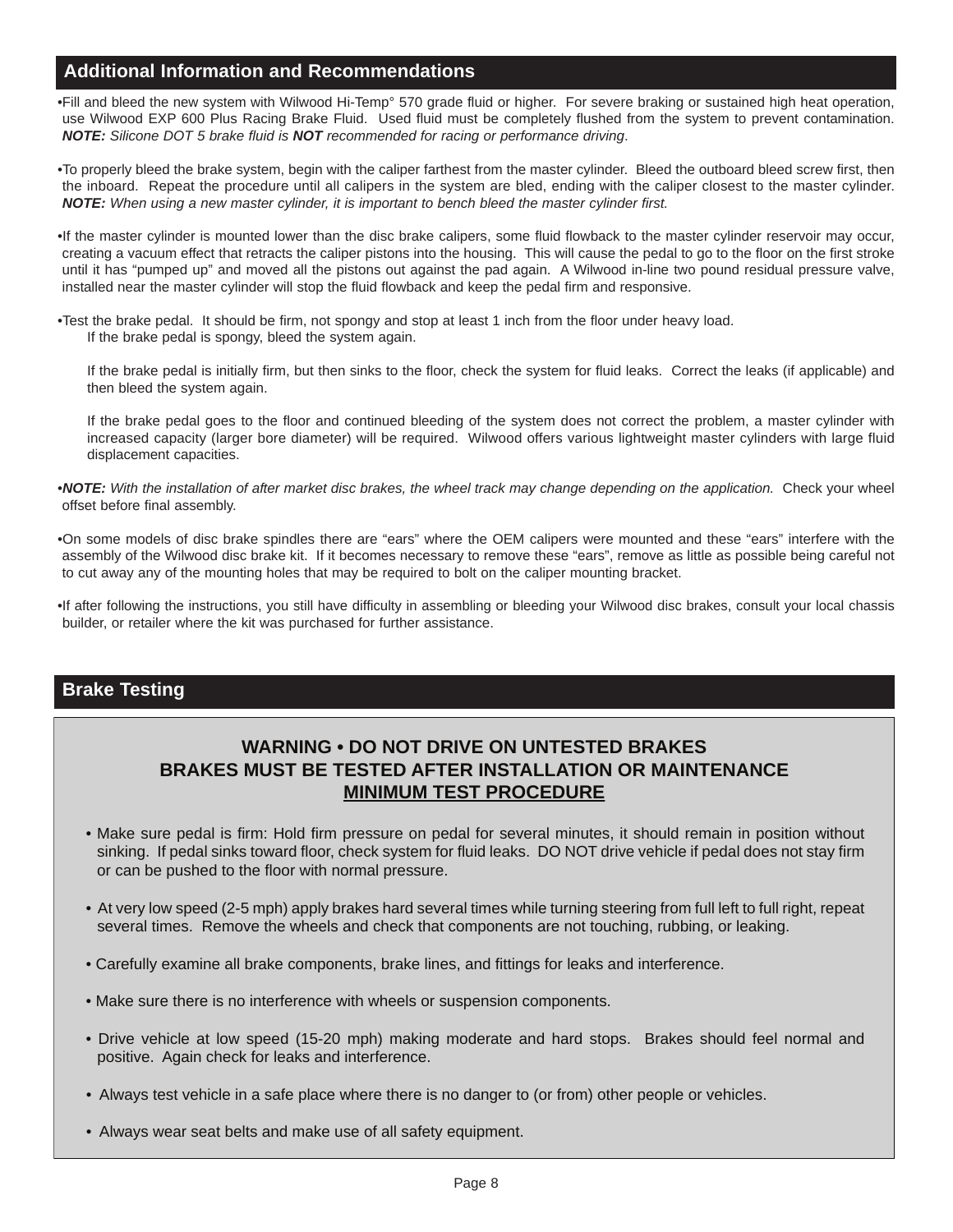## **Pad and Rotor Bedding**

#### **BEDDING STEPS FOR NEW PADS AND ROTORS – ALL COMPOUNDS**

Once the brake system has been tested and determined safe to operate the vehicle, follow these steps for the bedding of all new pad materials and rotors. These procedures should only be performed on a race track, or other safe location where you can safely and legally obtains speeds up to 65 MPH, while also being able to rapidly decelerate.

- Begin with a series of light decelerations to gradually build some heat in the brakes. Use an on-and-off the pedal technique by applying the brakes for 3-5 seconds, and then allow them to fully release for a period roughly twice as long as the deceleration cycle. If you use a 5 count during the deceleration interval, use a 10 count during the release to allow the heat to sink into the pads and rotors.
- After several cycles of light stops to begin warming the brakes, proceed with a series of medium to firm deceleration stops to continue raising the temperature level in the brakes.
- Finish the bedding cycle with a series of 8-10 hard decelerations from 55-65 MPH down to 25 MPH while allowing a proportionate release and heat-sinking interval between each stop. The pads should now be providing positive and consistent response.
- If any amount of brake fade is observed during the bed-in cycle, immediately begin the cool down cycle.
- Drive at a moderate cruising speed, with the least amount of brake contact possible, until most of the heat has dissipated from the brakes. Avoid sitting stopped with the brake pedal depressed to hold the car in place during this time. Park the vehicle and allow the brakes to cool to ambient air temperature.

#### **COMPETITION VEHICLES**

- If your race car is equipped with brake cooling ducts, blocking them will allow the pads and rotors to warm up quicker and speed up the bedding process.
- Temperature indicating paint on the rotor and pad edges can provide valuable data regarding observed temperatures during the bedding process and subsequent on-track sessions. This information can be highly beneficial when evaluating pad compounds and cooling efficiencies.

#### **POST-BEDDING INSPECTION – ALL VEHICLES**

• After the bedding cycle, the rotors should exhibit a uniformly burnished finish across the entire contact face. Any surface irregularities that appear as smearing or splotching on the rotor faces can be an indication that the brakes were brought up to temperature too quickly during the bedding cycle. If the smear doesn't blend away after the next run-in cycle, or if chatter under braking results, sanding or resurfacing the rotors will be required to restore a uniform surface for pad contact.

#### **PRE-RACE WARM UP**

• Always make every effort to get heat into the brakes prior to each event. Use an on-and-off the pedal practice to warm the brakes during the trip to the staging zone, during parade laps before the flag drops, and every other opportunity in an effort to build heat in the pads and rotors. This will help to ensure best consistency, performance, and durability from your brakes.

#### **DYNO BEDDED COMPETITION PADS AND ROTORS**

• Getting track time for a proper pad and rotor bedding session can be difficult. Wilwood offers factory dyno-bedded pads and rotors on many of our popular competition pads and *Spec 37* GT series rotors. Dyno-bedded parts are ready to race on their first warm up cycle. This can save valuable time and effort when on-track time is either too valuable or not available at all, Dyno-bedding assures that your pads and rotors have been properly run-in and are ready to go. Contact your dealer or the factory for more information on Wilwood Dyno-Bedding services.

#### *NOTE:*

*[NEVER allow the contact surfaces of the pads or rotors to be contaminated with brake fluid. Always use a catch bottle with a hose to](www.wilwood.com) prevent fluid spill during all brake bleeding procedures.*